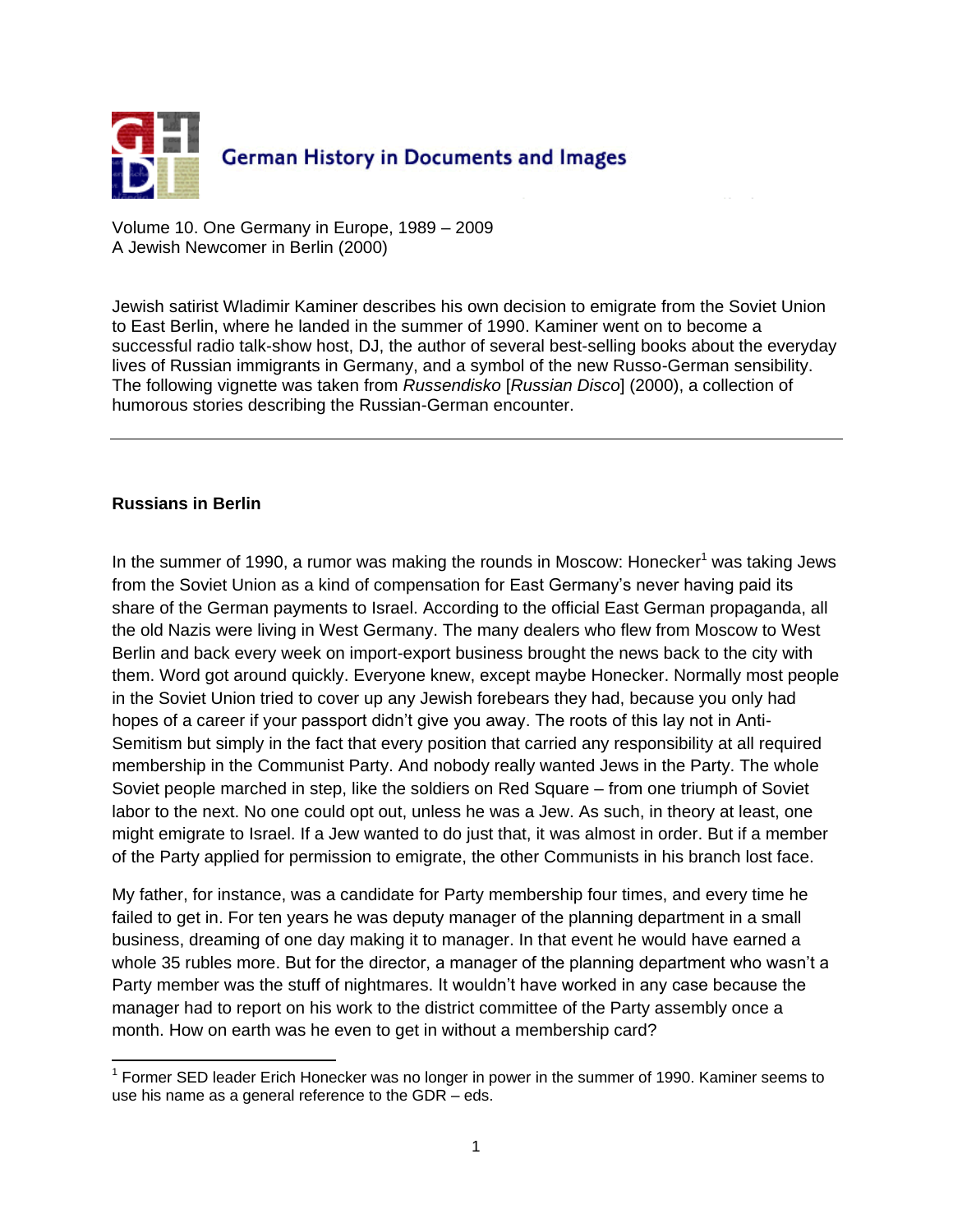Every year my father made a fresh attempt to join the Party. He drank vodka by the liter together with Party activists, he sweated to death with them in the sauna, but it was all in vain. Every year his schemes foundered on the same rock: "We really like you, Viktor. You"re our bosom pal for all time,' said the activists. 'We'd have liked to have you in the Party. But you know yourself that you"re a Jew and might bugger off to Israel any moment" "But I"ll never do any such thing,' answered my father. 'Of course you won't, we all know that, but in theory it's possible, isn"t it? Just think how stupid we"d all look." And so my father never got past being a candidate for membership.

The new era dawned. Now the free ticket to the big wide world, the invitation to make a fresh start, was yours if you were Jewish. Jews who had formerly paid to have the word "Jew" removed from their passports now started shelling out to have it put in. Suddenly every business wanted a Jewish world. Many people of various nationalities suddenly wanted to be Jews and emigrate to America, Canada or Austria. East Germany joined the list a little later on, and was something of an insider tip.

I got the tip from the uncle of a friend who sold photocopiers he imported from West Berlin. On one occasion we visited him in his apartment, which was already completely empty because the entire family was shortly departing for Los Angeles. All that remained was a large, expensive TV set with integrated video recorder, which sat squarely on the floor in the middle of the room. The uncle was reclining on a mattress, watching porn movies.

"Honecker is taking Jews in East Berlin. It"s too late for me to change course, I"ve already moved my millions to America,' he told us. 'But you're still young, you don't have anything, Germany"s just the job for you, it"s crawling with layabouts. They"ve got a stable welfare system. They won't even notice a couple more lads.'

It was a spontaneous decision. In any case, it was far easier to emigrate to Germany than to America: the train ticket cost only 96 rubles, and for East Berlin you didn"t need a visa. My friend Mischa and I arrived in Lichtenberg station in the summer of 1990. In those days one was still given a most democratic reception. In view of our birth certificates, which bore in black and white the information that both of us had Jewish parents, we were issued special certifications by an office specially established for the purpose in Marienfelde, West Berlin. These stated that we were recognized by Germany as citizens of Jewish origin. With these papers we then proceeded to the East German police headquarters on Alexanderplatz, and there, being recognized Jews, we were given an East German identity card.

In Marienfelde and at the Berlin Mitte police headquarters we met like-minded Russians, the vanguard of the fifth wave of emigrants. The first wave was the White Guard during the Revolution and the Civil War; the second wave emigrated between 1941 and 1945; the third consisted of expatriated dissidents in the Sixties; and the fourth wave commenced with Jews who migrated via Vienna in the Seventies.

The Russian Jews of the fifth wave in the early Nineties were indistinguishable from the rest of the German population by their creed or by their appearance. They might be Christians or Muslims or even atheists; they might be blonde, red-heads or dark-haired; their noses might be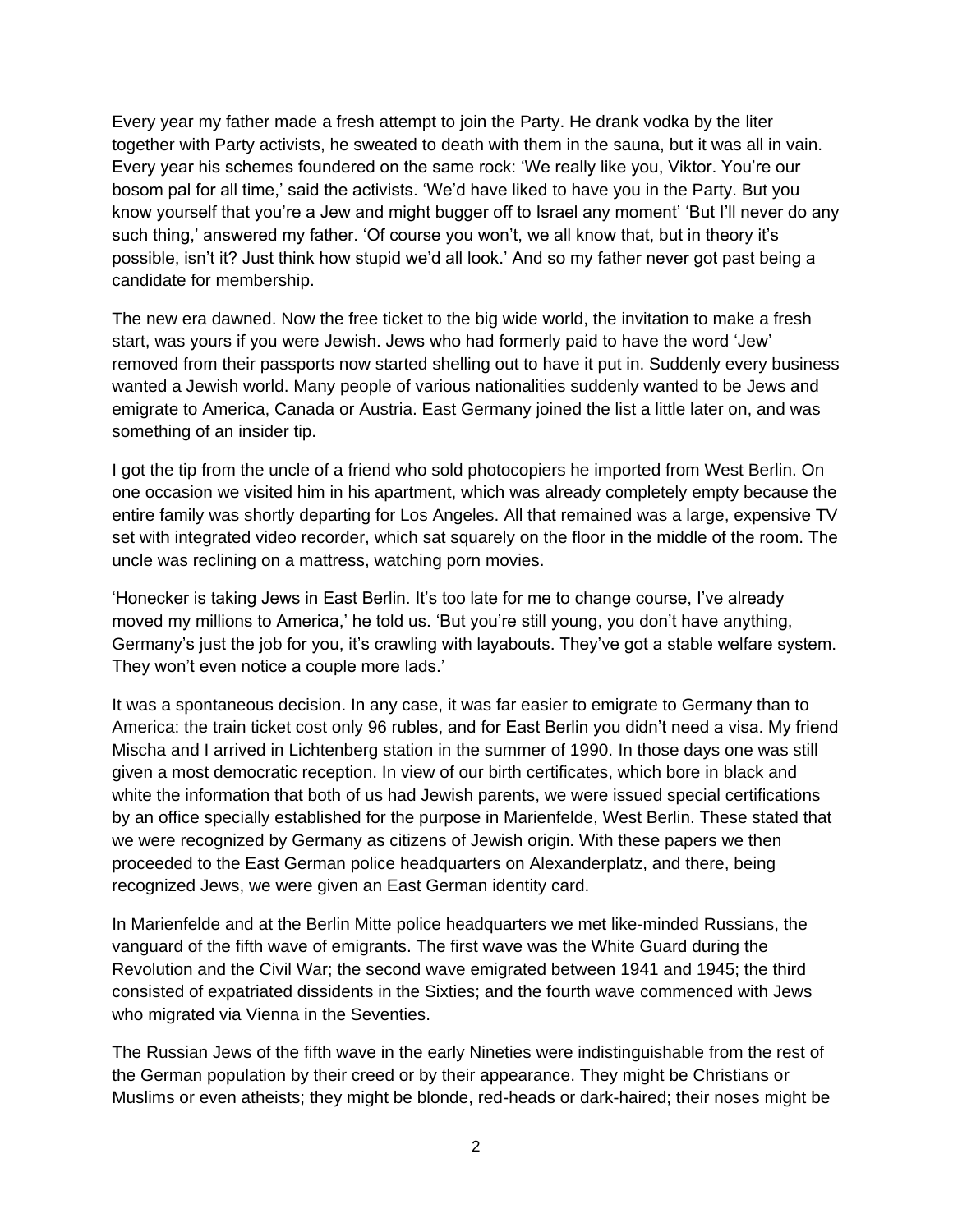snub or hooked. Their sole distinguishing feature was that, according to their passports, they were Jews. It was sufficient if a single member of the family was Jewish, or a half or quarter Jewish, and could prove as much in Marienfelde.

As with any game of chance, a good deal of cheating went on. Among the first hundred were people from every walk of life: a surgeon from the Ukraine with his wife and three daughters, an undertaker from Vilnius, an old professor who had done the calculations for the metal casings of the Russian sputniks and told anyone and everyone all about it, an opera singer with a funny voice, a former policeman, and a whole bunch of younger folk, "students" such as ourselves.

A large aliens" home was established for us in three prefab blocks in Marzahn that had once served East Germany"s security service, the Stasi, as some kind of leisure centre. There we could now enjoy our leisure till further notice. The first in line always get the best deal. Once Germany had definitively been reunified, the newly arrived Jews were evenly distributed around the federal states. From the Black Forest to the woods of Thuringia, from Rostock to Mannheim. Every state had its own rules governing their admission.

In our cozy home in Marzahn we heard the wildest stories. In Cologne, for instance, the rabbi at the synagogue was asked to assess just how Jewish these new Jews really were. Unless they got a signed testimonial from him, there was nothing doing. The rabbi asked one lady what Jews ate at Easter. "Gherkins," said the lady: "gherkins and Easter cake." "What makes you think they eat gherkins?' demanded the rabbi, agitated. 'Oh, right, now I know what you mean,' returned the lady, beaming. "At Easter we Jews eat matzos." "Well, fair enough, the fact of the matter is that Jews eat matzos all year round, and that means they eat them at Easter too. But tell me,' inquired the rabbi, 'do you actually know what matzos are?' 'Of course I do,' replied the lady, delighted, "they"re those biscuits baked to an ancient recipe, with the blood of little children." The rabbi fainted clear away. There were men who circumcised themselves purely to avoid questions like these.

We, being the first arrivals in Berlin, didn"t have to undergo any of this. Only one prick in our home came to grief, and that was Mischa"s. Berlin"s Jewish community discovered our settlement in Marzahn and invited us to dinner every Saturday. Their attentions were lavished on the younger emigrants in particular. Cut off from the outside world, and lacking a knowledge of the language, we led a fairly isolated life in those days. The local Jews were the only people who took any interest in us. Mischa, my new friend Ilya and I went every week. A large table was always set, with a couple of bottles of vodka waiting for us. There was not much to eat, but everything had been prepared for the occasion with loving care.

The principal of the community liked us. Every now and then he"d want to give us 100 marks, and insisted we visit him at home. I didn"t accept the money, because I realized that what was involved was not friendship pure and simple, though I found him and the other members of the community likeable. But they were a religious community in quest of new members. Once you enter into a relationship of that kind, sooner or later you are expected to give something in return. So on Saturdays I stayed in the home, roasting chestnuts in the gas oven and playing cards with the pensioners. My two friends, however, kept on going to the community gatherings and delighting in the presents they were given. They became friends with the principal and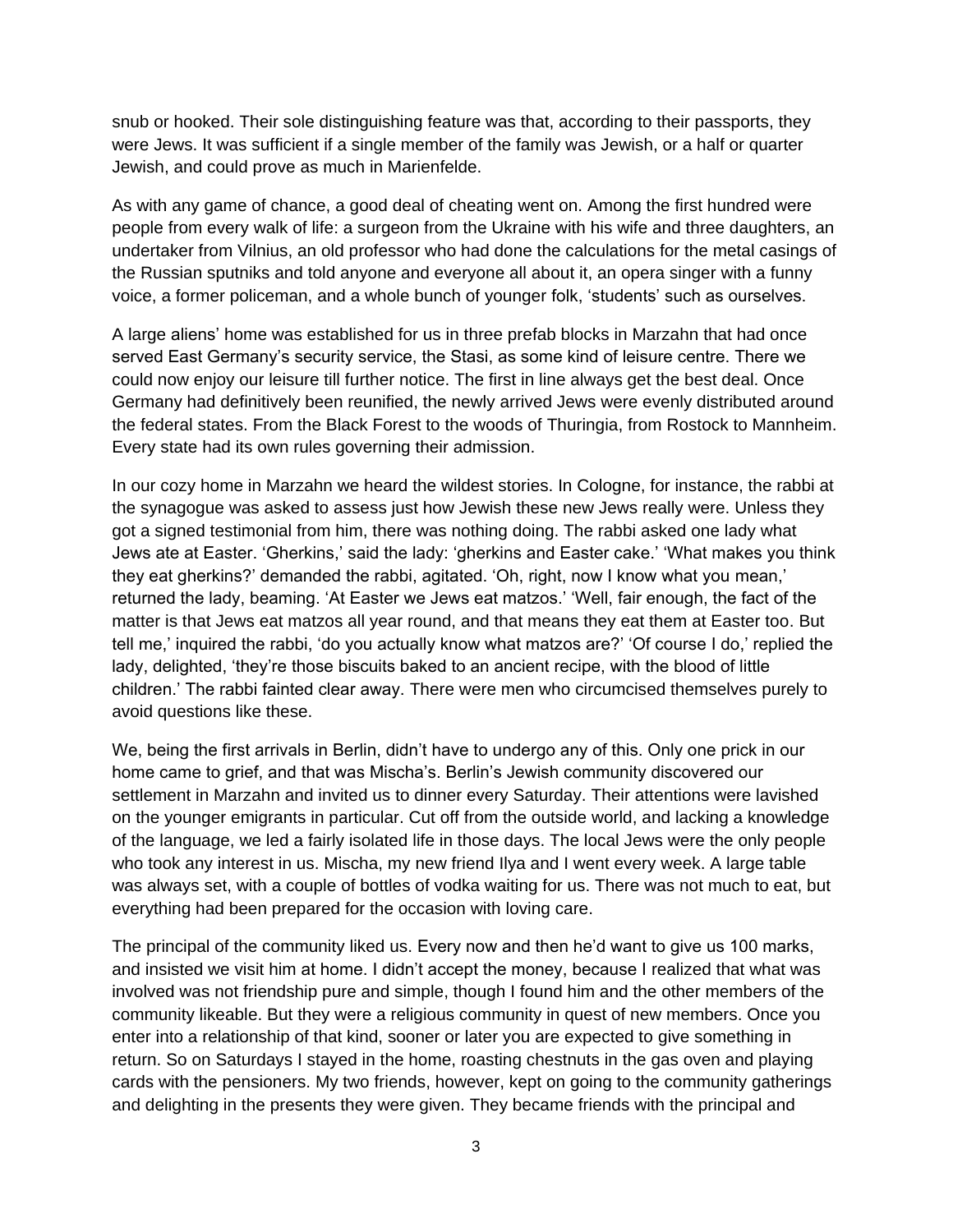lunched at his home on several occasions. One day he said to them: "You have shown yourselves to be good Jews, so now you have only to be circumcised and everything will be perfect." "Forget it," Ilya shot back, and was gone. Mischa, who was of a more thoughtful disposition, stayed. He was tormented by his conscience on account of the cash he had accepted and the friendship of the principal, so now it was he who atoned for all our sins in the Jewish hospital in Berlin. Later he told us it hadn"t hurt at all and even claimed it heightened his sexual prowess.

For two weeks he was going about with a little tube peeping out of a surgical dressing. At the end of the third week, half the male residents in the home assembled in the washroom, hardly able to contain their curiosity. Mischa presented his prick to our view – as smooth as a sausage. With pride he expounded the nature of the operation: the foreskin was removed by laser, absolutely painless. But his prick left most of those present disappointed. They had expected something more, and their advice to Mischa was to let this Jewish business alone, advice he subsequently took. Some of the residents in the home were uneasy about the future and returned to Russia.

At that time, no one could understand why the Germans were choosing to accept us, of all people. In the case of the Vietnamese, say, whose home was also in Marzahn, not far from our own, it was perfectly understandable: they were the migrant workers of the East. But Russians? Perhaps police headquarters on Alexanderplatz had misunderstood something when they processed the first Jews, got it wrong, and ever since the worthy officers had been carrying on regardless, rather than admit their mistake? Much as they did when the Wall came down? But, like all dreams, this one was soon over. Just six months later, no more admissions were being made on the spot. Applications now had to be made in Moscow, and then you"d have a year or so to wait. Then quotas were introduced. At the same time, all Jews who had immigrated up to 31 December 1991 were granted refugee status and all the rights of citizenship except the right to vote.

These Jews and the Russian Germans constituted the fifth wave, though the Russian Germans are another story entirely. All the other groups taken together – Russian wives or husbands, Russian scientists, Russian prostitutes, students or scholarships – don"t add up to a single per cent of my countrymen living here.

How many Russians are there in Germany? The editor-in-chief of Berlin"s biggest Russian newspaper puts it at three million. And 140,000 in Berlin alone. But he is never quite sober, so I give no credence to what he says. After all, three years ago he was already putting the figure at three million. Or was it four? But it's true that the Russians are everywhere. The old editor is right, there are a lot of us, especially in Berlin. Every day I see Russians in the street, in the underground, in the bars, everywhere. One of the women who works on the tills at the supermarket where I do my shopping is Russian.

There's another at the hairdresser's. The salesgirl at the florist's is Russian too. Grossman the lawyer, though you would hardly believe it, originally came from the Soviet Union, just as I did ten years ago.